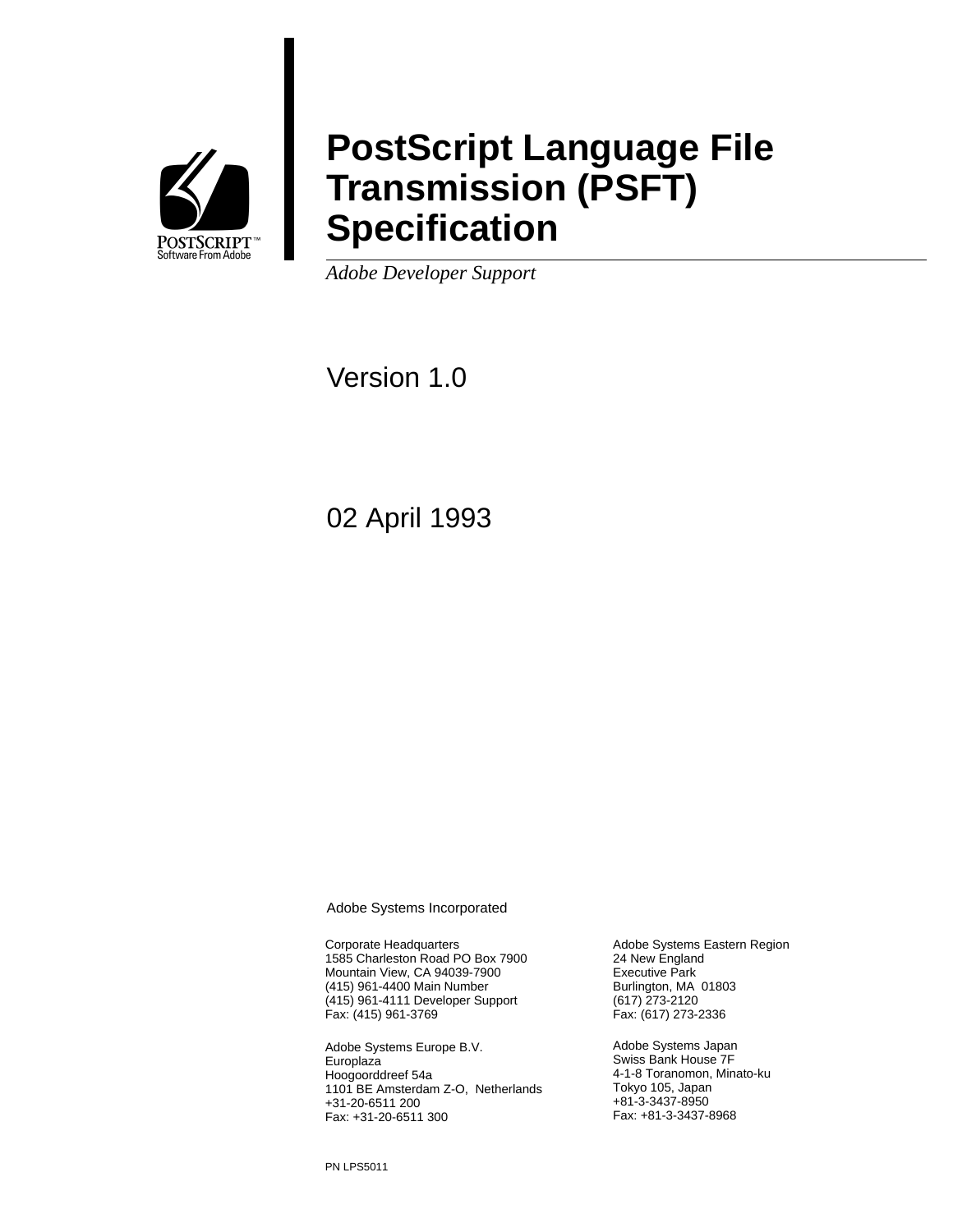Copyright © 1993 by Adobe Systems Incorporated. All rights reserved.

No part of this publication may be reproduced, stored in a retrieval system, or transmitted, in any form or by any means, electronic, mechanical, photocopying, recording, or otherwise, without the prior written consent of the publisher. Any software referred to herein is furnished under license and may only be used or copied in accordance with the terms of such license.

PostScript is a trademark of Adobe Systems Incorporated. All instances of the name PostScript in the text are references to the PostScript language as defined by Adobe Systems Incorporated unless otherwise stated. The name PostScript also is used as a product trademark for Adobe Systems' implementation of the PostScript language interpreter.

Any references to a "PostScript printer," a "PostScript file," or a "PostScript driver" refer to printers, files, and driver programs (respectively) which are written in or support the PostScript language. The sentences in this book that use "PostScript language" as an adjective phrase are so constructed to reinforce that the name refers to the standard language definition as set forth by Adobe Systems Incorporated.

PostScript, the PostScript logo, Adobe and the Adobe logo are trademarks of Adobe Systems Incorporated registered in the U.S.A. and other countries. Macintosh is a registered trademark of Apple Computer, Inc. ITC Avant Garde Gothic, ITC Bookman, ITC Zapf Chancery and ITC Zapf Dingbats are registered trademarks of International Typeface Corporation.. Helvetica, Times, and Palatino are trademarks of Linotype AG and/or its subsidiaries. Other brand or product names are the trademarks or registered trademarks of their respective holders.

*This publication and the information herein is furnished AS IS, is subject to change without notice, and should not be construed as a commitment by Adobe Systems Incorporated. Adobe Systems Incorporated assumes no responsibility or liability for any errors or inaccuracies, makes no warranty of any kind (express, implied or statutory) with respect to this publication, and expressly disclaims any and all warranties of merchantability, fitness for particular purposes and noninfringement of third party rights.*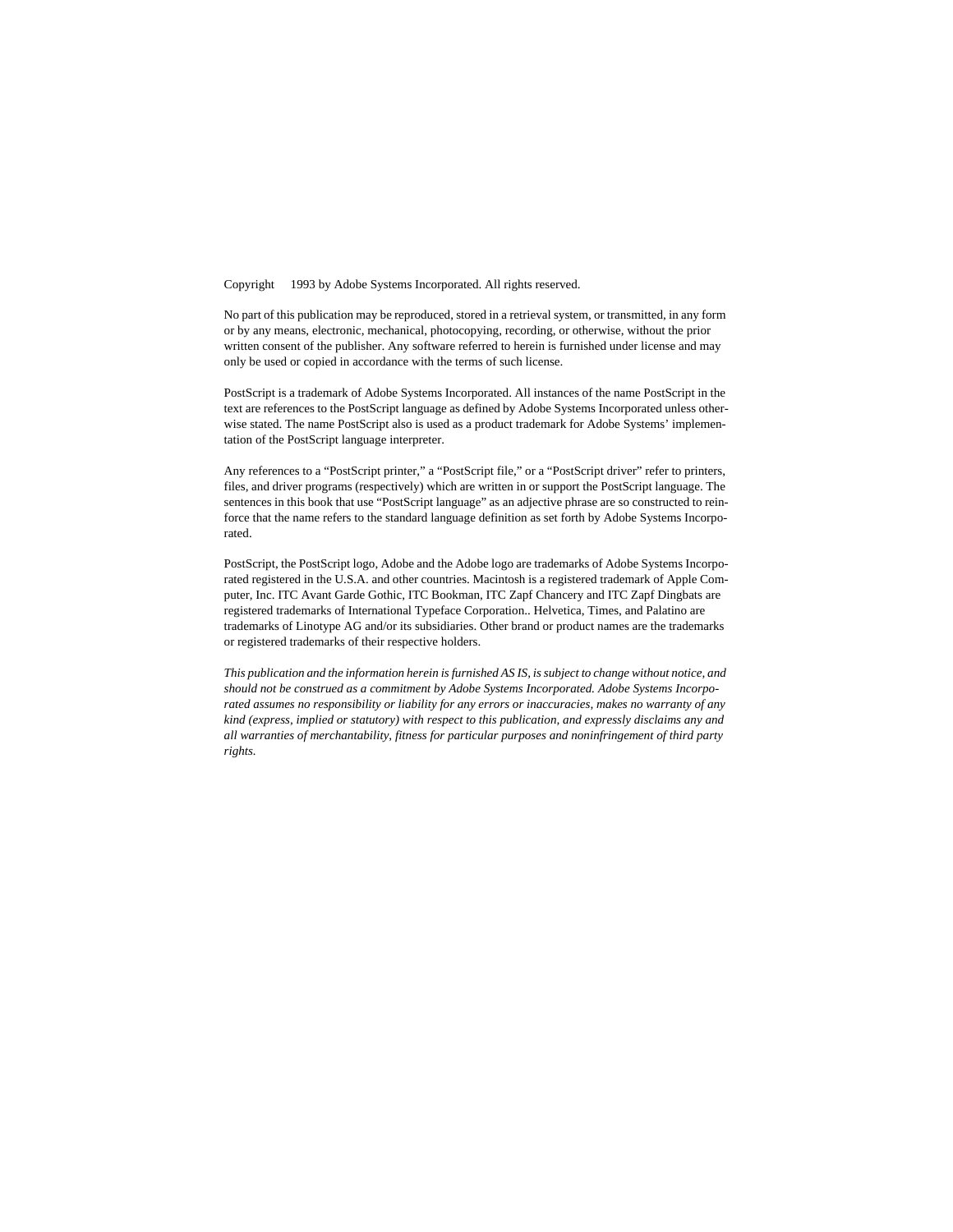# **Contents**

**List of Figures** v

**List of Tables** vii

#### **PostScript Language File Transmission (PSFT) Specification** 1

- 1 Introduction 1
- 2 Adobe Non–Standard Facilities/ Non–Standard Setup 1 ADOBE\_INFO (subframe type 3) 3 ADOBE\_RCV\_RESERVATION (subframe type 4) 5 ADOBE\_SECURITY (subframe type 5) 5
- 3 Example Sequences 7 Example One 7 Example Two 8 Example Three 9

**Appendix A: Font Resources** 11

**Appendix B: Security Flow Chart** 13

**Index** 15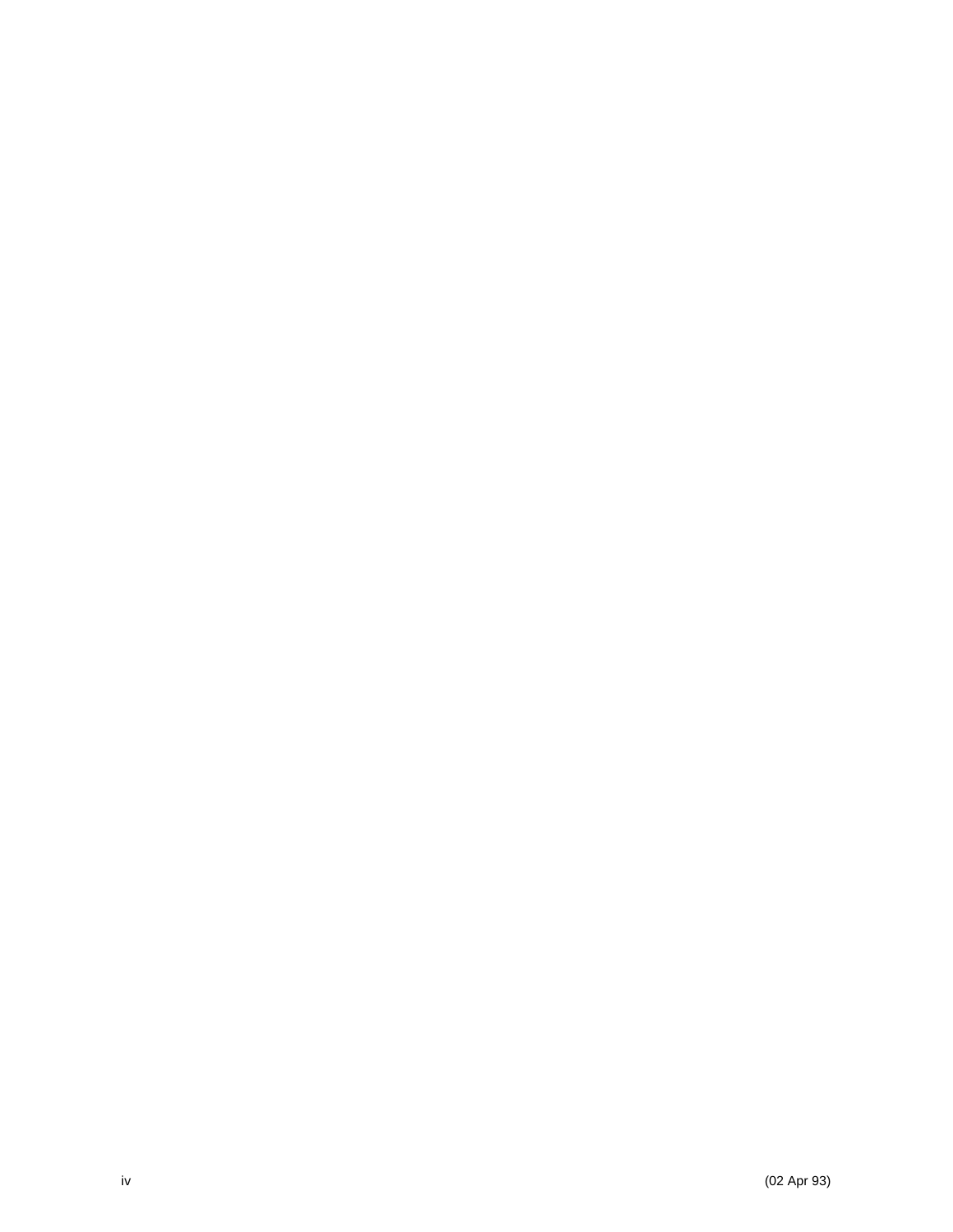# **List of Figures**

- Figure 1 Adobe NSF Frame Header 2
- Figure 2 Adobe NSS Frame Header 2
- Figure 3 Basic Adobe NSF/NSS Subframe Format 3
- Figure 4 Short ADOBE\_INFO NSF/NSS Subframe 4
- Figure 5 ADOBE\_\_SECURITY NSF Subframe 6
- Figure 6 ADOBE\_SECURITY NSS Subframe 6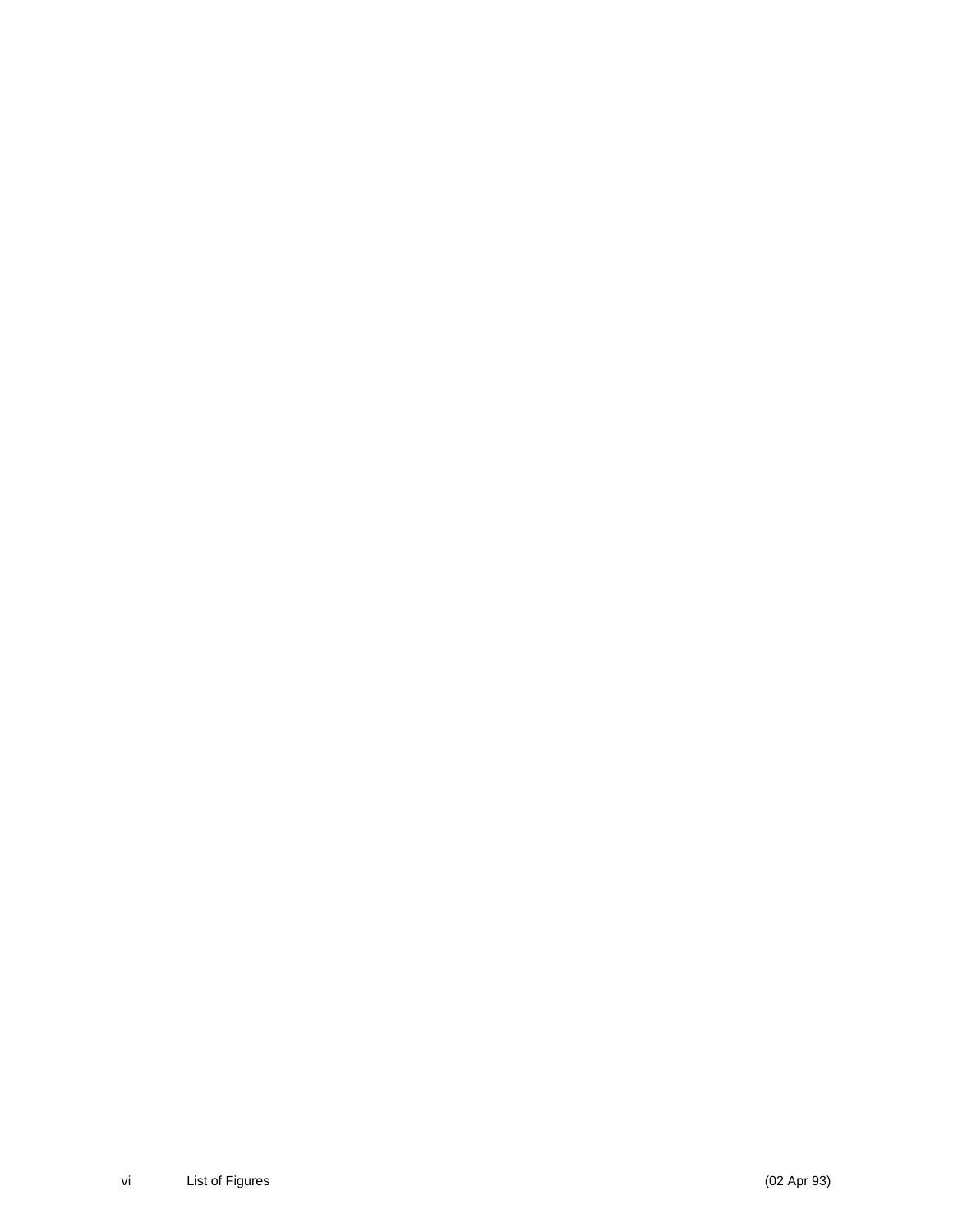# **List of Tables**

- Table 1 Communication Data Trace #1 7
- Table 2 Communication Data Trace #2 8
- Table 3 Communication Data Trace #3 9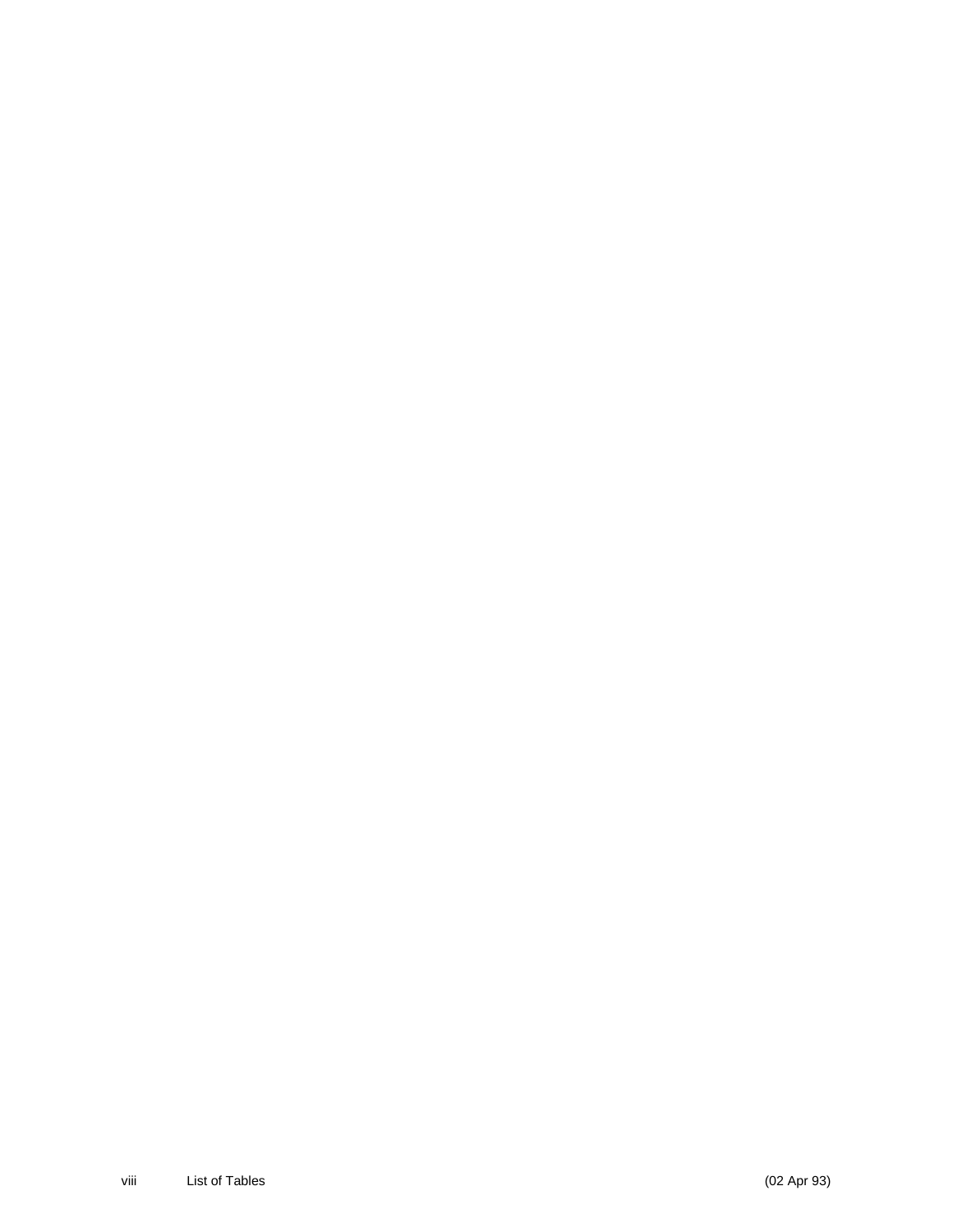# **PostScript Language File Transmission (PSFT) Specification**

### **1 Introduction**

Adobe™ Systems, Incorporated currently licenses PostScript™ language software to printer manufacturers for support of CCITT Group 3 facsimile products. PostScript fax printers allow users to:

- Send fax documents from within any application on a Macintosh<sup>®</sup> or PC
- Receive fax documents on plain paper from any fax machine
- Transmit PostScript language files between PostScript fax printers.

This document describes the Adobe extensions to the standard CCITT T.30 protocol that enable PostScript language file transmission (PSFT). It is assumed that the reader is familiar with the material in CCITT Recommendation T.30, 1988 revision (blue book) or later. A copy can be obtained from Global Engineering Documents by calling 714-261-1455.

### **2 Adobe Non–Standard Facilities/ Non–Standard Setup**

A PostScript fax printer incorporates an Adobe Non–Standard Facilities (NSF) HDLC optional frame in every binary coded signal burst that includes a Digital Information Signal (DIS) mandatory frame. Figure 1 shows an example of how the NSF frame begins.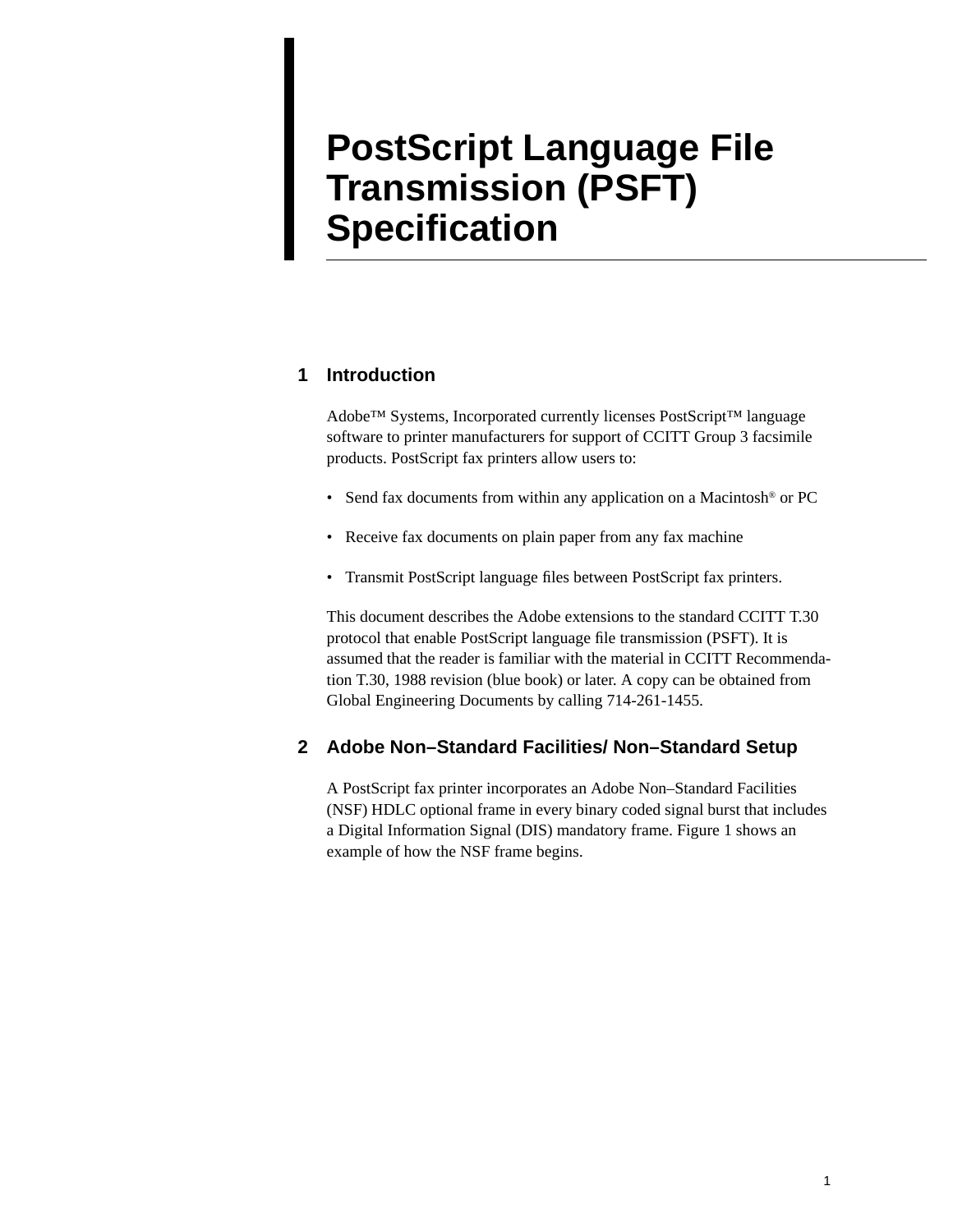

**Figure 1** *Adobe NSF Frame Header*

The FF is the standard HDLC address field, the C0 is a non-final control field, 04 encodes NSF, B5 encodes the United States, and 00 44 encodes Adobe Systems Incorporated. This company identifier code was assigned by the chairman of EIA/TIA working group TR-29, who is authorized to assign such identifier codes to United States companies.

*Note This document uses the uniform big-endian sequence. Data octets are generally carried to and from telecommunications channels through UARTs, which historically use little-endian sequence within an octet. If you use a standard UART, you may need to assemble and disassemble octets backwards from the way they are shown in this document, or use an octet-reversal table.*





As can be noted in Figure 2, the Adobe Non–Standard Setup (NSS) frames begin similarly to the NSF frames.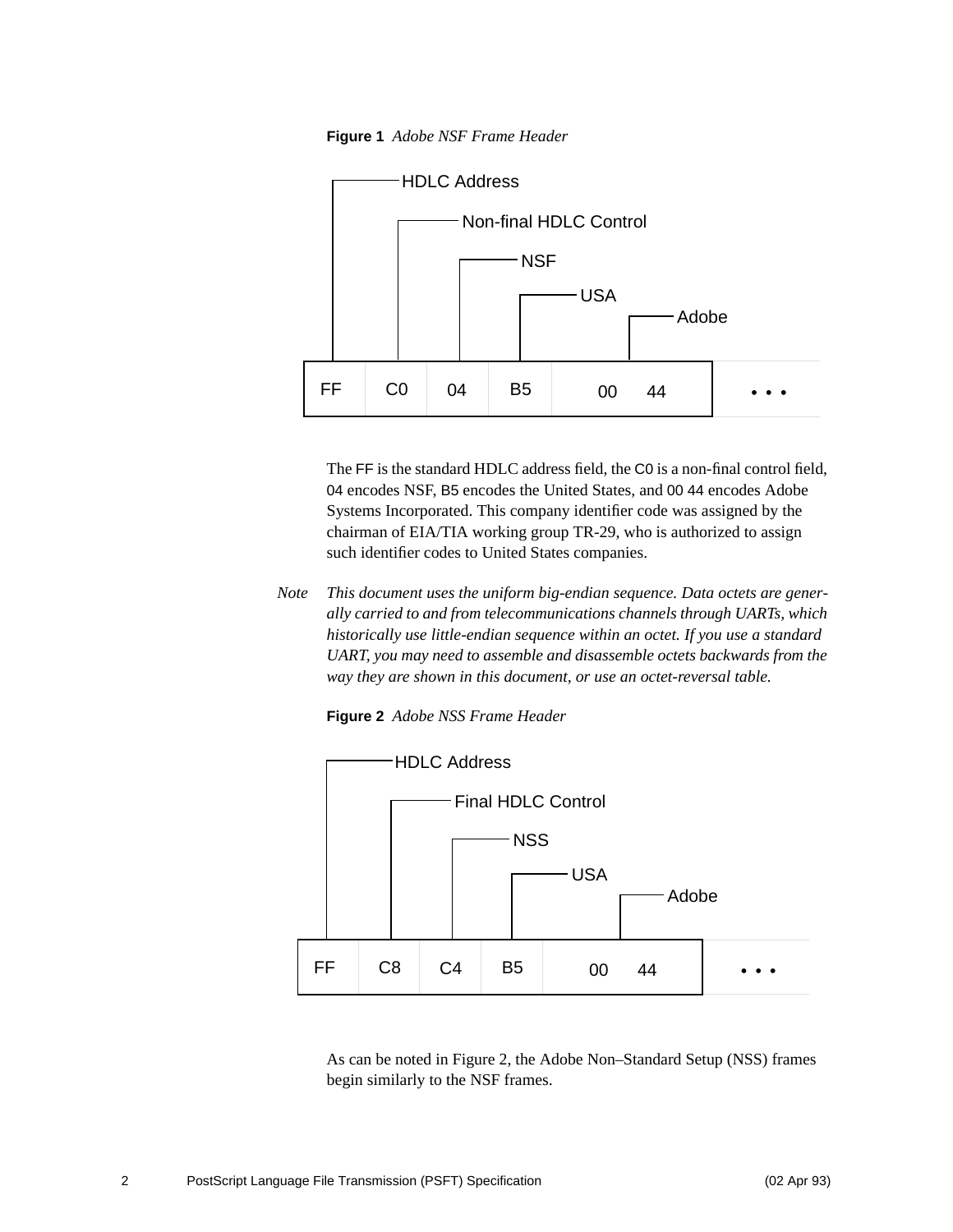The remaining data, if any, of an Adobe NSF/NSS frame is a sequence of subframes. Each subframe is preceded by two octets: a subframe length octet and a subframe type octet. The subframe length octet expresses the length of the subframe in octets, including the length octet itself. Figure 3 shows an example of this.





Adobe subframe types are intended to be an expanding set with time, much as the Facsimile Control Fields of T.30 have been. At this point Adobe has defined a small set. If an older implementation receives a newer Adobe subframe type that it does not understand, it uses the subframe length octet to skip over that ignored subframe. Adobe reserves the right to define all subframe types in the range [0x00..0xC0]; subframe types outside that range will not be used in Adobe products, and may be used by Adobe and others on an uncontrolled experimental basis.

The random chance of connecting to a PostScript fax product will be low until PostScript fax products infiltrate the growing installed base of standard fax machines. As a result, the Adobe NSF frame will likely be ignored by a calling standard fax machine. To minimize the duration of the negotiating protocol, the callee restricts itself to transmitting an NSF frame with no subframes, until the callee hears an Adobe NSS frame. This process necessitates an additional NSS/ NSF cycle if the caller wants to attempt transmission of PostScript language files.

### **2.1 ADOBE\_INFO (subframe type 3)**

The **ADOBE** INFO subframe is a bit sequence similar to that used in the T.30 DIS/DCS frame. The bits are numbered beginning with 0, the first bit transmitted. If an **ADOBE** INFO subframe is transmitted, all bits in octets beyond those actually transmitted are defined as 0. The following descriptions refer to Figure 4.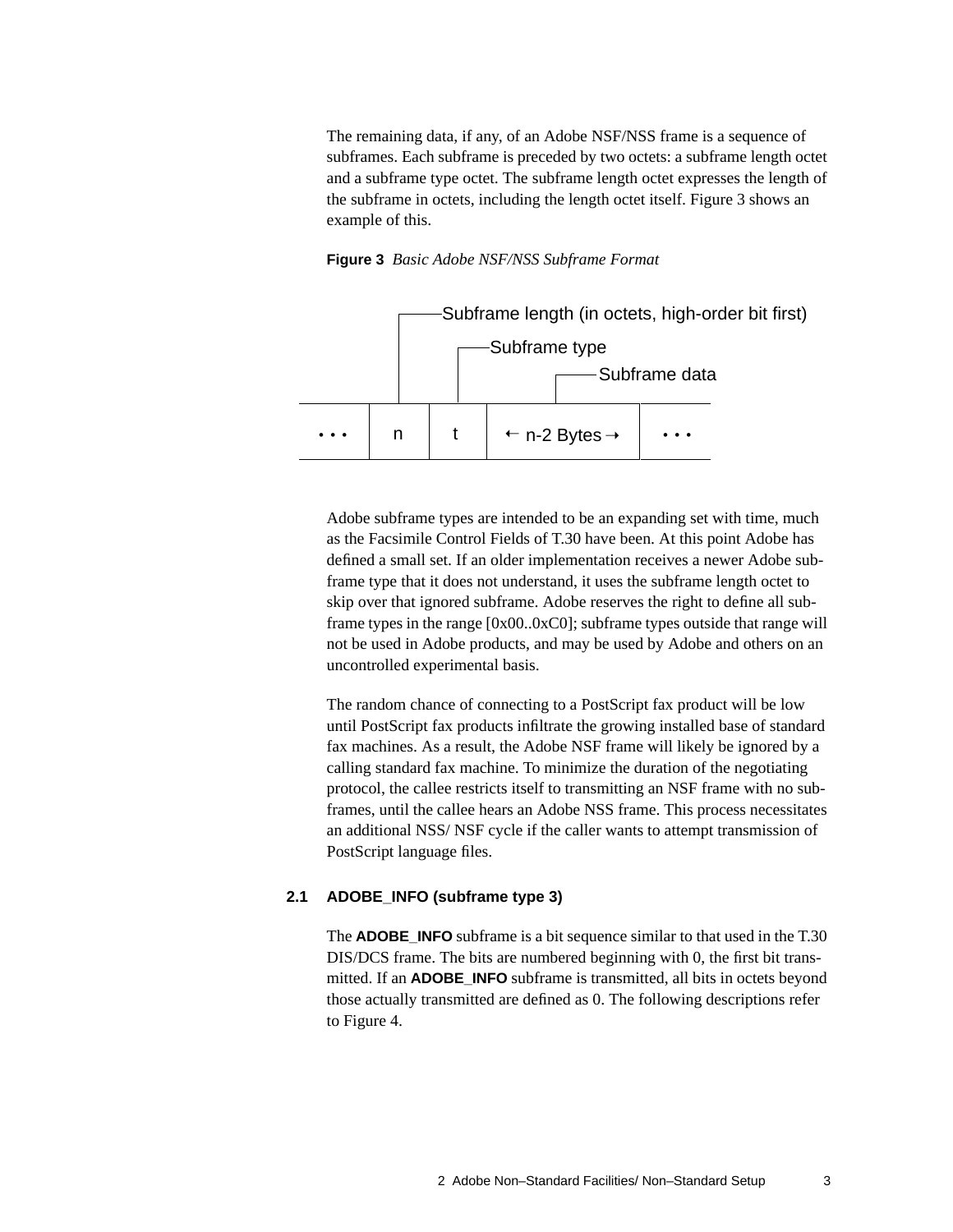Bits [0..3] are identical to T.30 DIS/DCS frame bits [11..14]. In an NSF frame they define (redundantly with the following DIS frame) the modem types available for receiving data. In an NSS frame, they define the data signalling rate to be used.

Bit 4 is 1 if this device is capable of receiving PostScript Level 2 language files.

Bit 5 is 1 in an NSS frame if a PostScript language file will be transmitted following a successful Training Check and Confirmation Cycle (TCF-CFR).



**Figure 4** *Short ADOBE\_INFO NSF/NSS Subframe*

Bit 7 is 1 in an NSF frame if the Error Correcting Mode (ECM) transport layer is permitted to transmit PostScript language data with HDLC frames containing 64 octets of data (instead of the usual 256). Bit 7 is 1 in an NSS frame if the ECM transport layer will use HDLC frames containing 64-octets of data (rather than 256); this is permitted only if a previous NSF frame from the correspondent unit allowed it. Under noisy line conditions, using shorter frames sometimes results in shorter overall transmission times.

The receiver uses bit 8 in the NSF frame to communicate fall back capability to the sender for T.4 raster. If the receiver has set bit 8 to 1, the receiver can accept either PostScript language data or fall back to receive T.4 raster in the same phone call after seeing an Adobe command from the sender. The sender may choose to fall back to raster, for example, if it does not know the password of a protected receiver or it does not think the receiver has the memory resource for the PostScript language file. The sender can only fall back and send raster in the same phone call, if bit 8 is 1. If the sender wants to fall back to raster and sees bit 8 is 0, any attempt to fall back to raster will fail, and the sender should place a second call to send raster.

Adobe reserves the right to define all **ADOBE\_INFO** subframe bits beyond 8.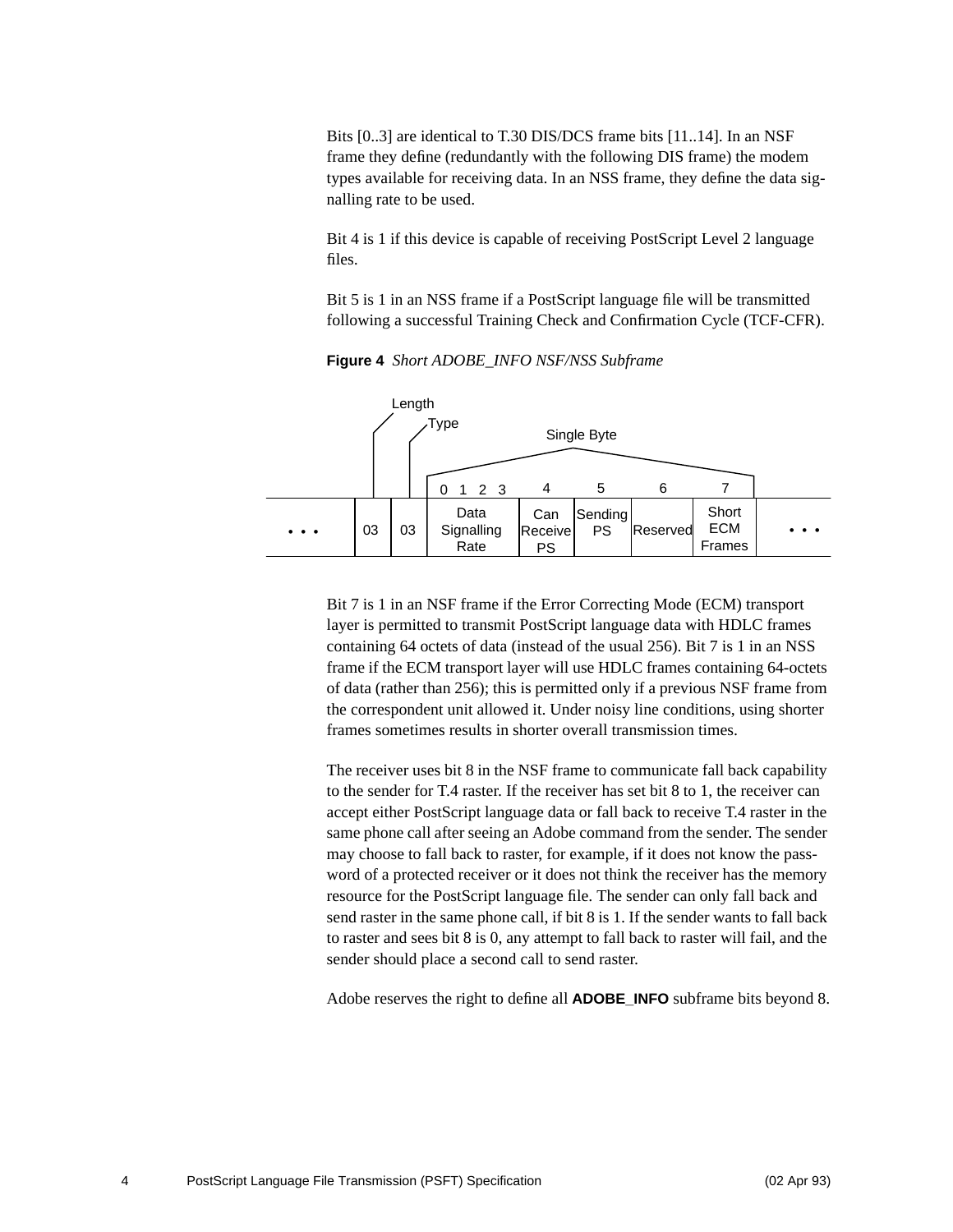#### **2.2 ADOBE\_RCV\_RESERVATION (subframe type 4)**

The **ADOBE\_RCV\_RESERVATION** subframe is an optional 32-bit nonnegative integer field in the NSF frame (high-order bit transmitted first) that is a hint of the number of octets of buffer space in the receiver that are available for holding a PostScript language file. A 0 in this field means no information is being given. The sender can use a non-zero value in this field to help decide whether sending a PostScript language job would likely succeed, or whether normal Group 3 compressed raster would have a better chance.

#### **2.3 ADOBE\_SECURITY (subframe type 5)**

The PostScript language is a general-purpose programming language, and can thus encode *trojan horses*: programs that appear to do something straightforward, but whose real purpose is hidden, and possibly damaging. Adobe has designed a mechanism whereby a receiver has the option to accept a PostScript language job only when there is strong evidence that the sender and receiver are in possession of a shared secret key. At the same time, the mechanism does not help an agent who overhears a successful PostScript language file transfer to transmit his own subsequent PostScript language file to the same receiver.

The mechanism is based on the MD5 function, which was devised and released to the public domain by RSA Data Security, Inc., of Menlo Park, California. MD5 is a one-way hash function, that maps any sequence of octets into a 128-bit "digest." MD5 is designed so that finding any sequence of octets that maps into a particular digest should be very difficult. MD5\_32 is simply the most significant 32 bits of the 128-bit MD5 result.

The NSF frame contains a sequence of two 32-bit non-negative integers (transmitted high-order bits first). The second is a randomly-chosen challenge, for example derived from the system clock, thermal noise, or whatever. The first of these integers (digested response) is the result of mixing that challenge with the 32-bit digested secret key (using bitwise exclusive-OR) and iterating the MD5\_32 function twice on the result. Refer to Figures 5 and 6.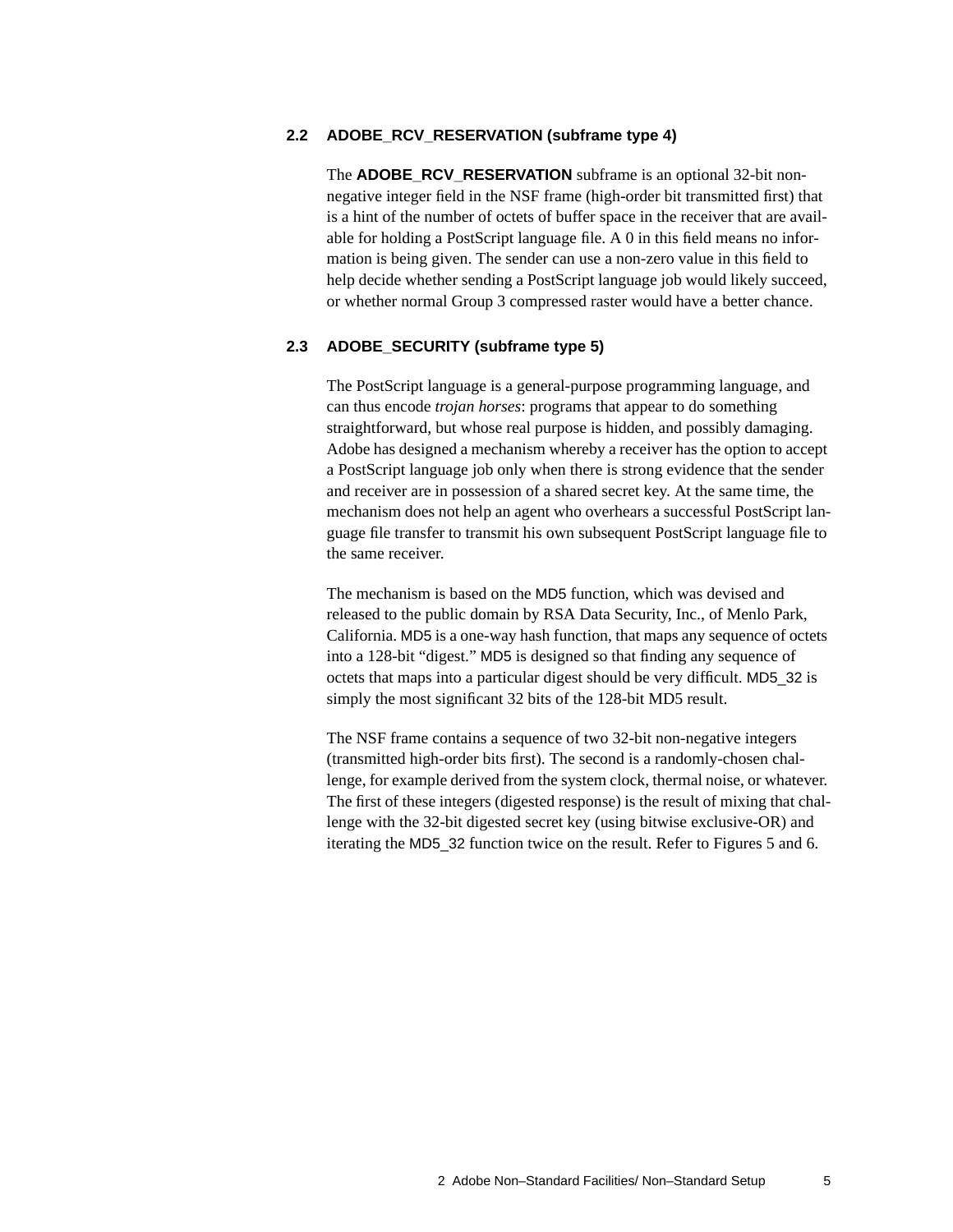



The 32-bit digested secret key is simply the result of applying MD5\_32 to an arbitrary-length ASCII secret key, except that if the ASCII secret key is of length 0, the 32-bit digested secret key is defined as 0.

The NSS reply frame contains a single 32-bit non-negative integer response that is the result of mixing the most-recently-heard challenge with the 32-bit digested secret key and then applying the MD5\_32 function.





The method is designed so that the sender can know as soon as he hears the challenge whether his secret key can pass the challenge. Thus, the sender does not have to wait through a cycle of command messages following a security failure before opting to transmit normal T.4 compressed raster (depending on the state of **ADOBE\_INFO**).

*Note See Appendix B: Security Flow Chart.*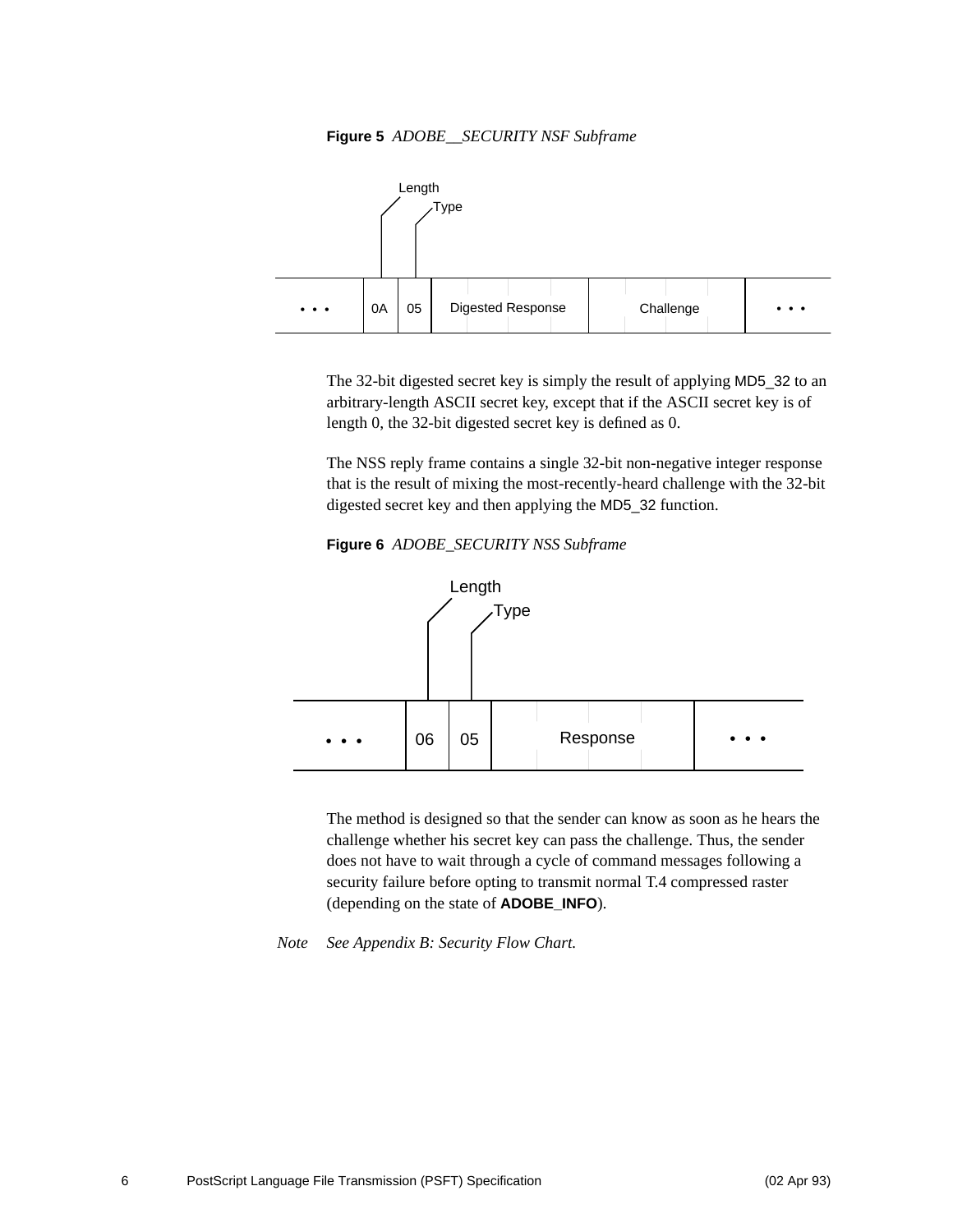#### **3 Example Sequences**

The following sections describe some captured traces of successful and unsuccessful transmissions of PostScript language data. The times shown are offsets in milliseconds from an arbitrary time, so only differences between these numbers are meaningful.

#### **3.1 Example One**

The trace of Table 1, which is from the point of view of the caller/sender, shows the simplest possible transmission of PostScript language data. No security challenge was presented.

| Offset | <b>Frame Description</b>                          | Frame Data |             |  |                            |  |  |  |  |  |
|--------|---------------------------------------------------|------------|-------------|--|----------------------------|--|--|--|--|--|
| 34359  | Received V.21 command 0x04                        |            |             |  | FF CO 04 B5 00 44          |  |  |  |  |  |
| 35092  | Received V.21 command 0x02                        |            |             |  | FF C0 02 0C 8C EC CC 4C 6C |  |  |  |  |  |
|        |                                                   |            |             |  | 9C AC 8C 2C 04 8C D4 A2 42 |  |  |  |  |  |
|        |                                                   |            | F2 22 82 04 |  |                            |  |  |  |  |  |
| 35391  | Received V.21 command 0x01                        |            |             |  | FF C8 01 00 72 0F 60       |  |  |  |  |  |
| 35394  | Sending V.21 command 0xc4                         |            |             |  | FF C8 C4 B5 00 44          |  |  |  |  |  |
| 38466  | Received V.21 command 0x04                        |            |             |  | FF C0 04 B5 00 44 03 03 CA |  |  |  |  |  |
| 39198  | Received V.21 command 0x02                        |            |             |  | FF C0 02 0C 8C EC CC 4C 6C |  |  |  |  |  |
|        |                                                   |            |             |  | 9C AC 8C 2C 04 8C D4 04 A2 |  |  |  |  |  |
|        |                                                   |            |             |  | 42 F2 22 82 04             |  |  |  |  |  |
| 39497  | Received V.21 command 0x01                        |            |             |  | FF C8 01 00 72 0F 60       |  |  |  |  |  |
| 39538  | Sending V.21 command 0xc4                         |            |             |  | FF C8 C4 B5 00 44 03 03 44 |  |  |  |  |  |
| 41528  | Sending V.29 (9600 bps) TCF                       |            |             |  |                            |  |  |  |  |  |
| 43132  | $\ldots$ sent                                     |            |             |  |                            |  |  |  |  |  |
| 45444  | Received V.21 command0x21                         |            | FF C8 21    |  |                            |  |  |  |  |  |
| 45056  | Sending V.29 (9600 bps) error-corrected           |            |             |  |                            |  |  |  |  |  |
| 106803 | $\ldots$ sent 256 FCD's and 3 RCP's               |            |             |  |                            |  |  |  |  |  |
| 106829 | FF C8 FD 00 00 00 FF<br>Sending V.21 command OxFD |            |             |  |                            |  |  |  |  |  |
| 109733 | Received V.21 command 0x31                        | FF C8 31   |             |  |                            |  |  |  |  |  |
| 110247 | Sending V.29 (9600 bps) error-corrected           |            |             |  |                            |  |  |  |  |  |
| 131431 | sent 86 FCD's and 3 RCP's                         |            |             |  |                            |  |  |  |  |  |
| 131434 | Sending V.21 command OxFD                         |            |             |  | FF C8 FD F4 00 80 AA       |  |  |  |  |  |
| 134341 | Received V.21 command 0x313                       |            | FF C8 31    |  |                            |  |  |  |  |  |
| 134344 | Sending V.21 command OxDF                         |            | FF C8 DF    |  |                            |  |  |  |  |  |

**Table 1** *Communication Data Trace #1*

In the first DIS burst the callee's NSF frame  $(0x04)$  initially only indicated that the callee understood Adobe's non-standard fax control protocol. The caller then issued a matching NSS frame (0xC4), indicating that it, too, understood the protocol. The caller gave no further information, so the callee re-issued its DIS burst, but this time it filled in its Adobe NSF frame more completely. The one shown has one subframe: **ADOBE\_INFO**. In that subframe, the callee expressed willingness to accept transmission of PostScript language data. The caller then sent another NSS frame, indicating an intention to begin transmission of PostScript language data using a V.29 (9600 bps) modem, followed by a TCF burst. The receiver accepted this intention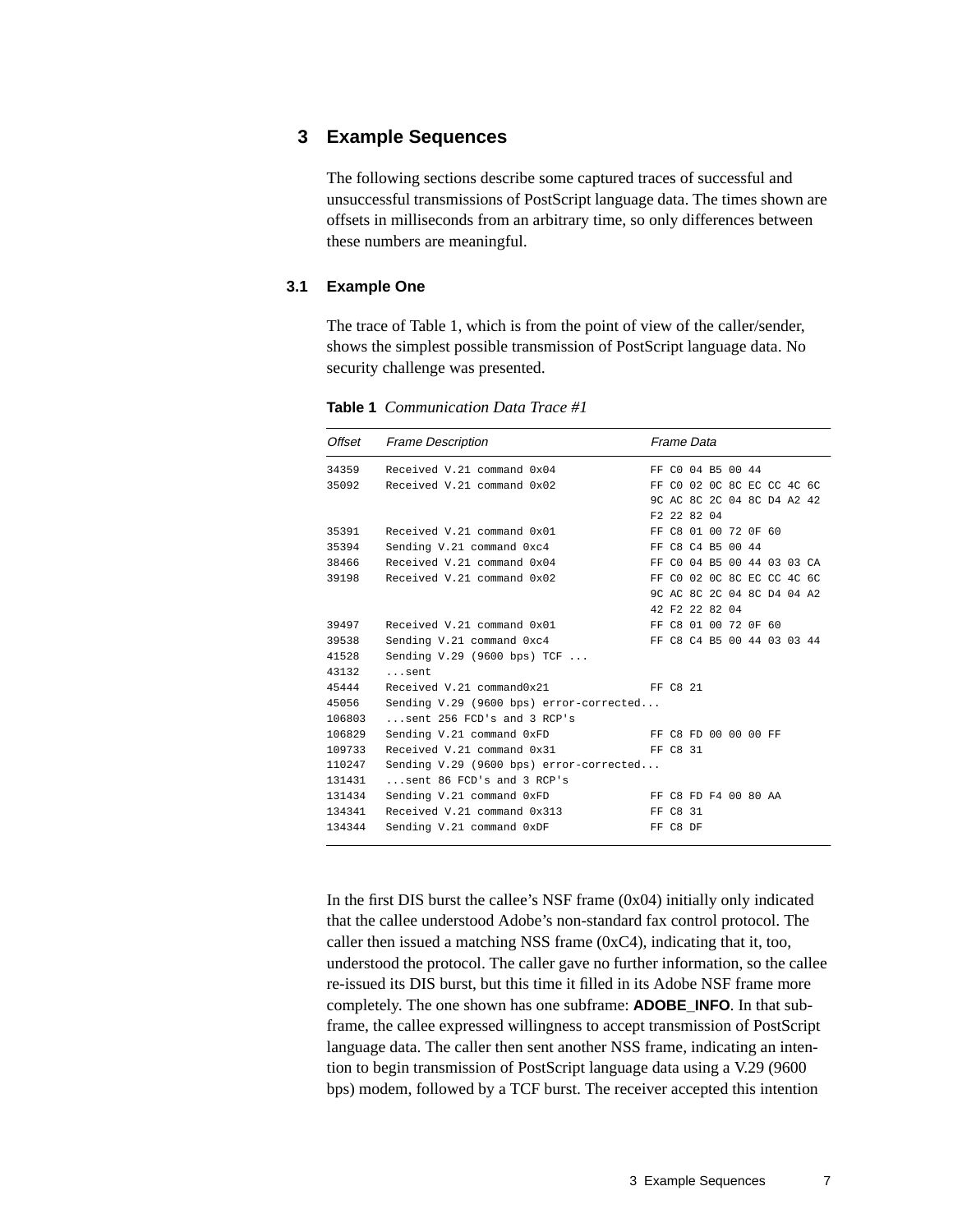and the quality of the received signal, and so sent a CFR frame. Thereafter, an 87411-octet PostScript language program was transported in two ECM blocks: a full one and a partial one. Even when the PostScript language program will generate many pages of data, the PostScript language program is transported as a single ECM page.

### **3.2 Example Two**

The trace of Table 2 shows a successful transmission of PostScript language that involves a security challenge. This trace is also from the point of view of the caller.

| Offset | <b>Frame Description</b>                | Frame Data     |          |  |  |                            |  |  |  |
|--------|-----------------------------------------|----------------|----------|--|--|----------------------------|--|--|--|
| 33765  | Received V 21 command 0x04              |                |          |  |  | FF C0 04 B5 00 44          |  |  |  |
| 34505  | Received V.21 command 0x02              |                |          |  |  | FF C0 02 0C 8C EC CC 4C 6C |  |  |  |
|        |                                         |                |          |  |  | 9C AC 8C 2C 04 8C D4 04 A2 |  |  |  |
|        |                                         |                |          |  |  | 42 F2 22 82 04             |  |  |  |
| 34796  | Received V.21 command 0x01              |                |          |  |  | FF C8 01 00 72 0F 60       |  |  |  |
| 34800  | Sending V.21 command 0xc4               |                |          |  |  | FF C8 C4 B5 00 44          |  |  |  |
| 38155  | Received V.21 command 0x04              |                |          |  |  | FF C0 04 B5 00 44 03 03 CA |  |  |  |
|        |                                         |                |          |  |  | 0A 05 E4 39 F1 42 2B 07 D6 |  |  |  |
|        |                                         | B <sub>6</sub> |          |  |  |                            |  |  |  |
|        | 38886 Received V.21 command 0x02        |                |          |  |  | FF C0 02 0C 8C EC CC 4C 6C |  |  |  |
|        |                                         |                |          |  |  | 9C AC 8C 2C 04 8C D4 04 A2 |  |  |  |
|        |                                         |                |          |  |  | 42 F2 22 82 04             |  |  |  |
| 39186  | Received V.21 command 0x01              |                |          |  |  | FF C8 01 00 72 0F 60       |  |  |  |
| 39228  | Sending V.21 command 0xc4               |                |          |  |  | FF C8 C4 B5 00 44 03 03 44 |  |  |  |
|        |                                         |                |          |  |  | 06 05 65 89 58 E0          |  |  |  |
| 41585  | Sending $V.29$ (9600 bps) TCF           |                |          |  |  |                            |  |  |  |
| 43166  | sent                                    |                |          |  |  |                            |  |  |  |
| 44535  | Received V.21 command0x21               |                | FF C8 21 |  |  |                            |  |  |  |
| 45532  | Sending V.29 (9600 bps) error-corrected |                |          |  |  |                            |  |  |  |
| 106433 | sent 256 FCD's and 3 RCP's              |                |          |  |  |                            |  |  |  |
| 106460 | Sending V.21 command OxFD               |                |          |  |  | FF C8 FD 00 00 00 FF       |  |  |  |
| 109318 | Received V.21 command 0x31              | FF C8 31       |          |  |  |                            |  |  |  |
| 110321 | Sending V.29 (9600 bps) error-corrected |                |          |  |  |                            |  |  |  |
| 130679 | sent 86 FCD's and 3 RCP's               |                |          |  |  |                            |  |  |  |
| 130682 | Sending V.21 command OxFD               |                |          |  |  | FF C8 FD F4 00 80 AA       |  |  |  |
| 133565 | Received V.21 command 0x31              |                | FF C8 31 |  |  |                            |  |  |  |
| 133569 | Sending V.21 command OxDF               |                | FF C8 DF |  |  |                            |  |  |  |

**Table 2** *Communication Data Trace #2*

The receiver's administrator gave his secret key to the printer as

(%Fax%) << /PostScriptPassword (CCITT) >> setdevparams

The printer ran the string CCITT through MD5\_32, which yielded a 32-bit digested secret key of C9 5C 58 FD.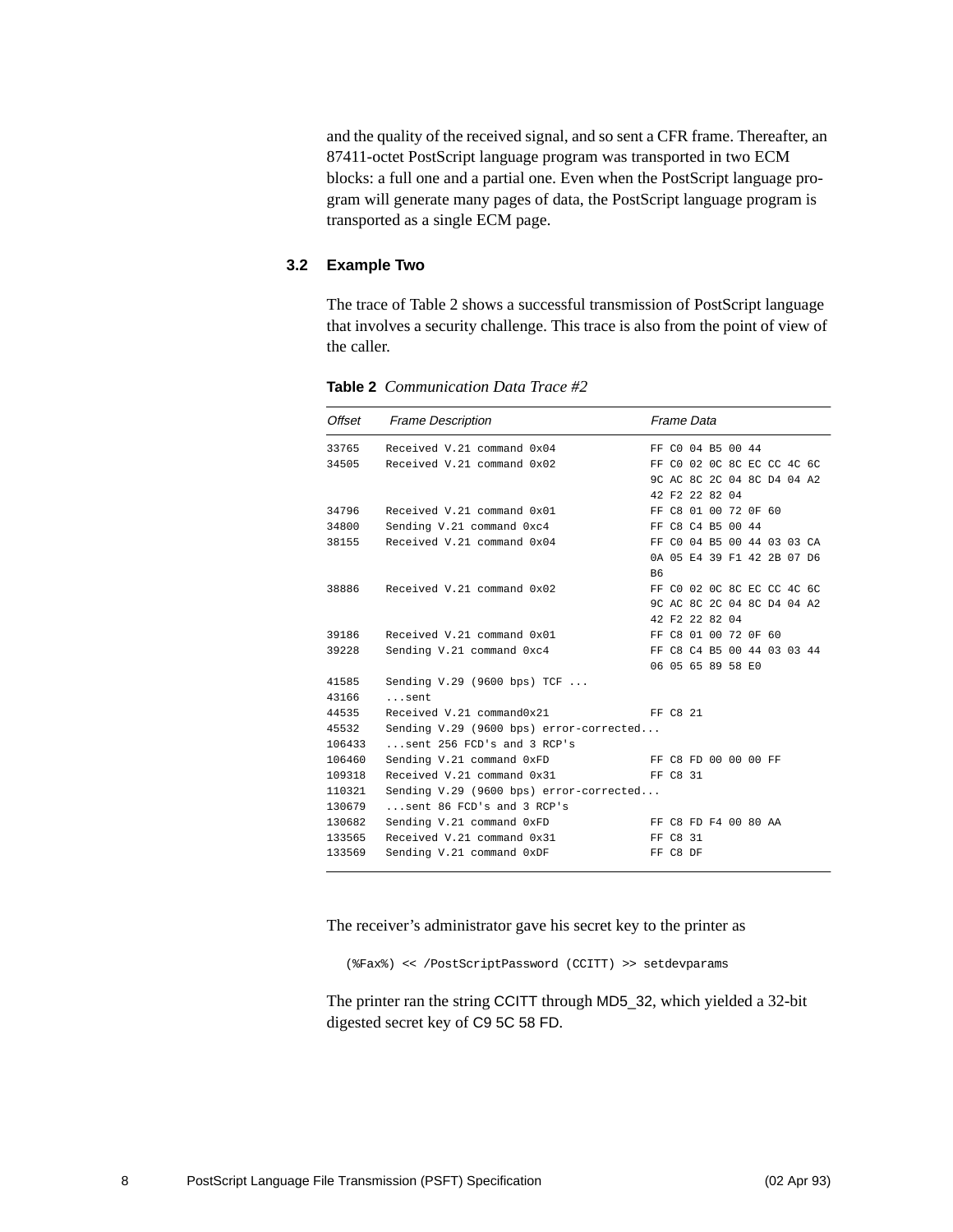This time when the callee expanded and re-issued its Adobe NSF frame in response to the caller's NSS frame, the Adobe NSF frame contained two subframes: **ADOBE\_INFO** and **ADOBE\_SECURITY**. In the **ADOBE\_SECURITY** subframe, the callee issued the random security challenge 2B 07 D6 B6, and hinted that mixing the challenge with its 32-bit digested secret key and then applying MD5\_32 twice to the result would give the result E4 39 F1 42.

The caller decided that he could pass the challenge, and issued a second Adobe NSS command. This time, he requested transmission of PostScript language data in the **ADOBE\_INFO** subframe; and in the **ADOBE\_SECU-RITY** subframe, claimed that the result of mixing the challenge with the secret key and then applying MD5\_32 once to the result is 65 89 58 E0.

The callee checked that applying MD5\_32 once to 65 89 58 E0 yields E4 39 F1 42, checked the TCF, and since all was well, issued a CFR. If the callee decided that the caller had failed the security challenge, he could issue an immediate DCN, or he could re-issue the DIS burst with the **ADOBE** INFO subframe now indicating no ability to receive transmission of PostScript language data. See Table 1 for limitations on whether the caller is permitted to send T.4-compressed raster immediately.

#### **3.3 Example Three**

In the trace of Table 3, an unsuccessful transmission of PostScript language data is shown that involves a security challenge. The trace is also from the point of view of the caller, and the callee's secret key is CCITT as before.

**Table 3** *Communication Data Trace #3*

| Offset | <b>Frame Description</b>             | Frame Data                 |  |  |  |  |  |  |
|--------|--------------------------------------|----------------------------|--|--|--|--|--|--|
| 27502  | Received V.21 command 0x04           | FF CO 04 B5 00 44          |  |  |  |  |  |  |
| 28236  | Received V.21 command 0x02           | FF C0 02 0C 8C EC CC 4C 6C |  |  |  |  |  |  |
|        |                                      | 9C AC 8C 2C 04 8C D4 04 A2 |  |  |  |  |  |  |
|        |                                      | 42 F2 22 82 04             |  |  |  |  |  |  |
| 28535  | Received V.21 command 0x01           | FF C8 01 00 72 0F 60       |  |  |  |  |  |  |
| 28538  | Sending V.21 command 0xc4            | FF C8 C4 B5 00 44          |  |  |  |  |  |  |
| 31890  | Received V.21 command 0x04           | FF CO 04 B5 00 44 03 03 CA |  |  |  |  |  |  |
|        |                                      | 0A 05 69 C7                |  |  |  |  |  |  |
|        |                                      | 29 33 25 0A DC 93          |  |  |  |  |  |  |
|        | $32621$ Received V.21 command $0x02$ | FF C0 02 0C 8C EC CC 4C 6C |  |  |  |  |  |  |
|        |                                      | 9C AC 8C 2C 04 8C D4 04 A2 |  |  |  |  |  |  |
|        |                                      | 42 F2 22 82 04             |  |  |  |  |  |  |
| 32920  | Received V.21 command 0x01           | FF C8 01 00 72 0F 60       |  |  |  |  |  |  |
| 32957  | Sending V.21 command OxDF            | FF C8 DF                   |  |  |  |  |  |  |

This scenario is functionally the same as the previous one, until the caller realized that his secret key, after mixing with the challenge and being transformed twice by MD5\_32, did not yield the same result as in the **ADOBE\_SE-CURITY** subframe of the NSF frame. At that point, because the callee's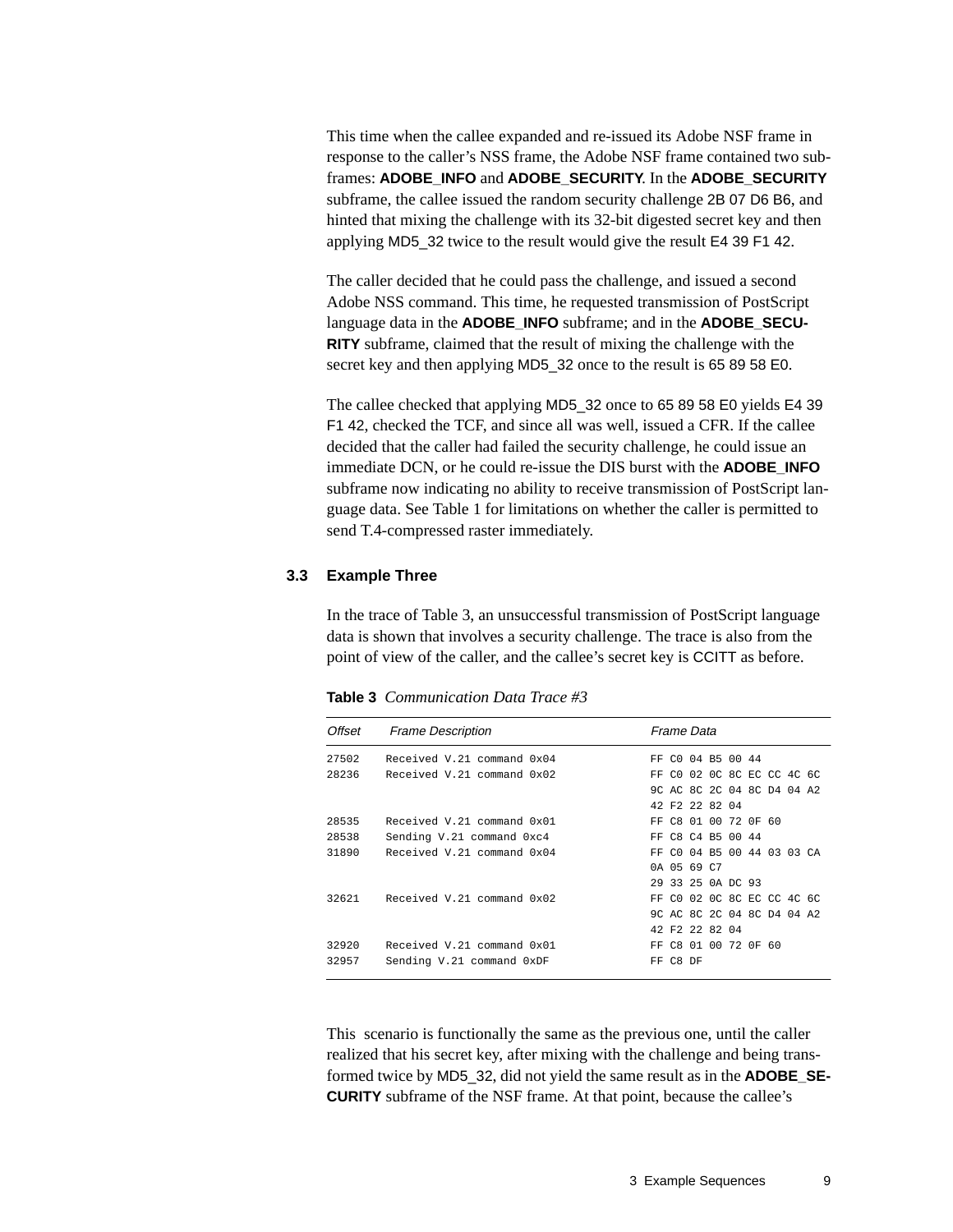**ADOBE\_INFO** bit 8 was 0, T.4 transmission of raster data was no longer permitted (he might also have had no T.4 raster ready), he issued a DCN frame and disconnected.

If the caller had persisted, and attempted to send a PostScript language file in the face of a security violation, the callee would have responded with another DIS burst, in which bit 4 of the **ADOBE\_INFO** subframe of the NSF frame would have been 0, indicating an unwillingness to accept a PostScript language file. This unwillingness would have persisted until the end of the telephone connection.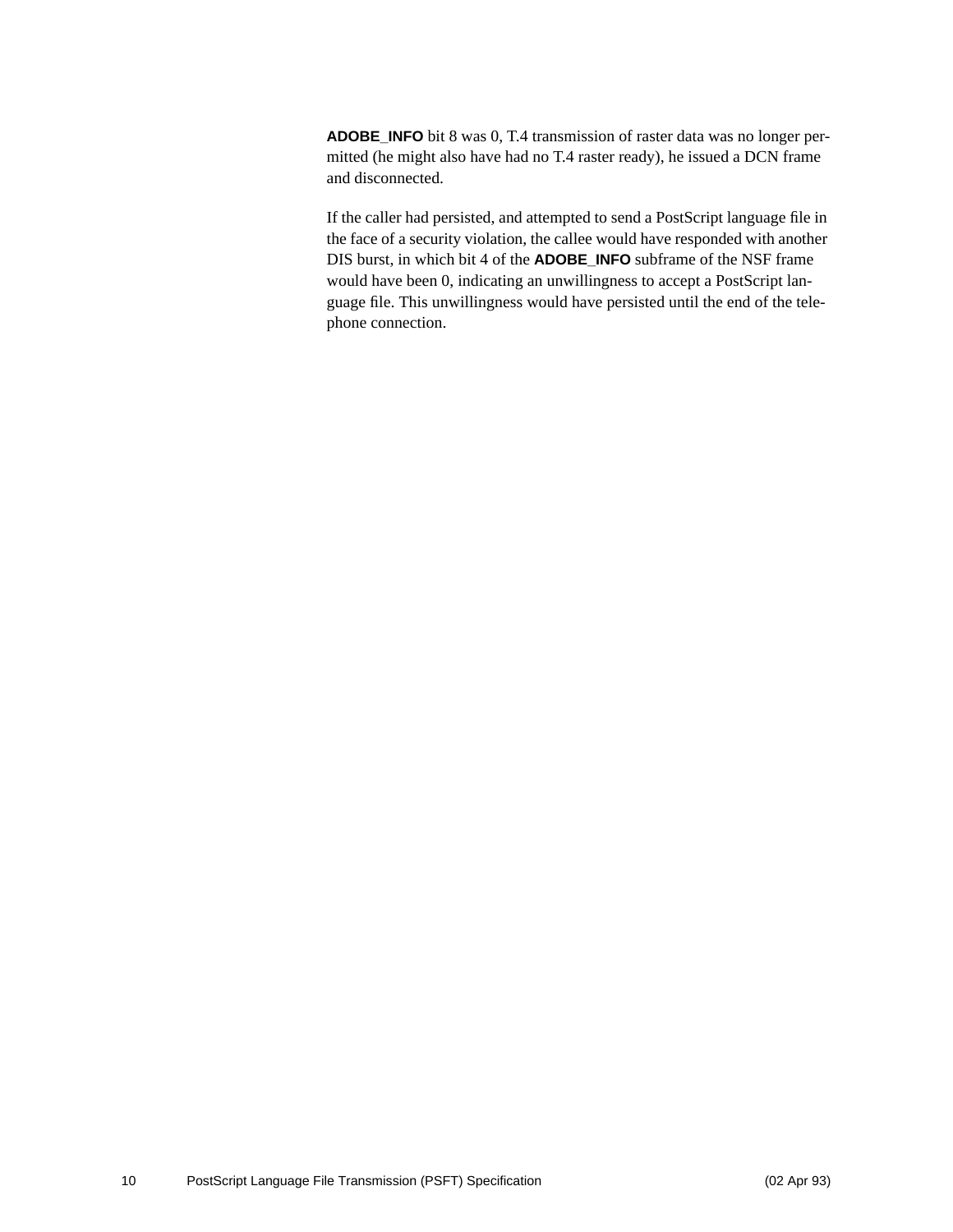# **Appendix A: Font Resources**

All PostScript fax printers will be at least PostScript Level 2 language capable. PostScript language programs generated by printer drivers typically include any fonts that the printer driver does not expect to be available to the interpreter. The most common fonts available to the interpreter are those contained in ROM on the printer controller. Printer drivers assume that the standard 35 Adobe fonts listed below are in the ROM of a PostScript fax printer.

```
(AvantGarde-Gothic)
(AvantGarde-BookOblique)
(AvantGarde-Demi)
(AvantGarde-DemiOblique)
(Bookman-Demi)
(Bookman-DemiItalic)
(Bookman-Light)
(Bookman-LightItalic)
(Courier)
(Courier-Bold)
(Courier-BoldOblique)
(Courier-Oblique)
(Helvetica)
(Helvetica-Bold)
(Helvetica-BoldOblique)
(Helvetica-Narrow)
(Helvetica-Narrow-Bold)
(Helvetica-Narrow-BoldOblique)
(Helvetica-Narrow-Oblique)
(Helvetica-Oblique)
(NewCenturySchlbk-Bold)
(NewCenturySchlbk-BoldItalic)
(NewCenturySchlbk-Italic)
(NewCenturySchlbk-Roman)
(Palatino-Bold)
(Palatino-BoldItalic)
(Palatino-Italic)
(Palatino-Roman)
(Symbol)
(Times-Bold)
(Times-BoldItalic)
```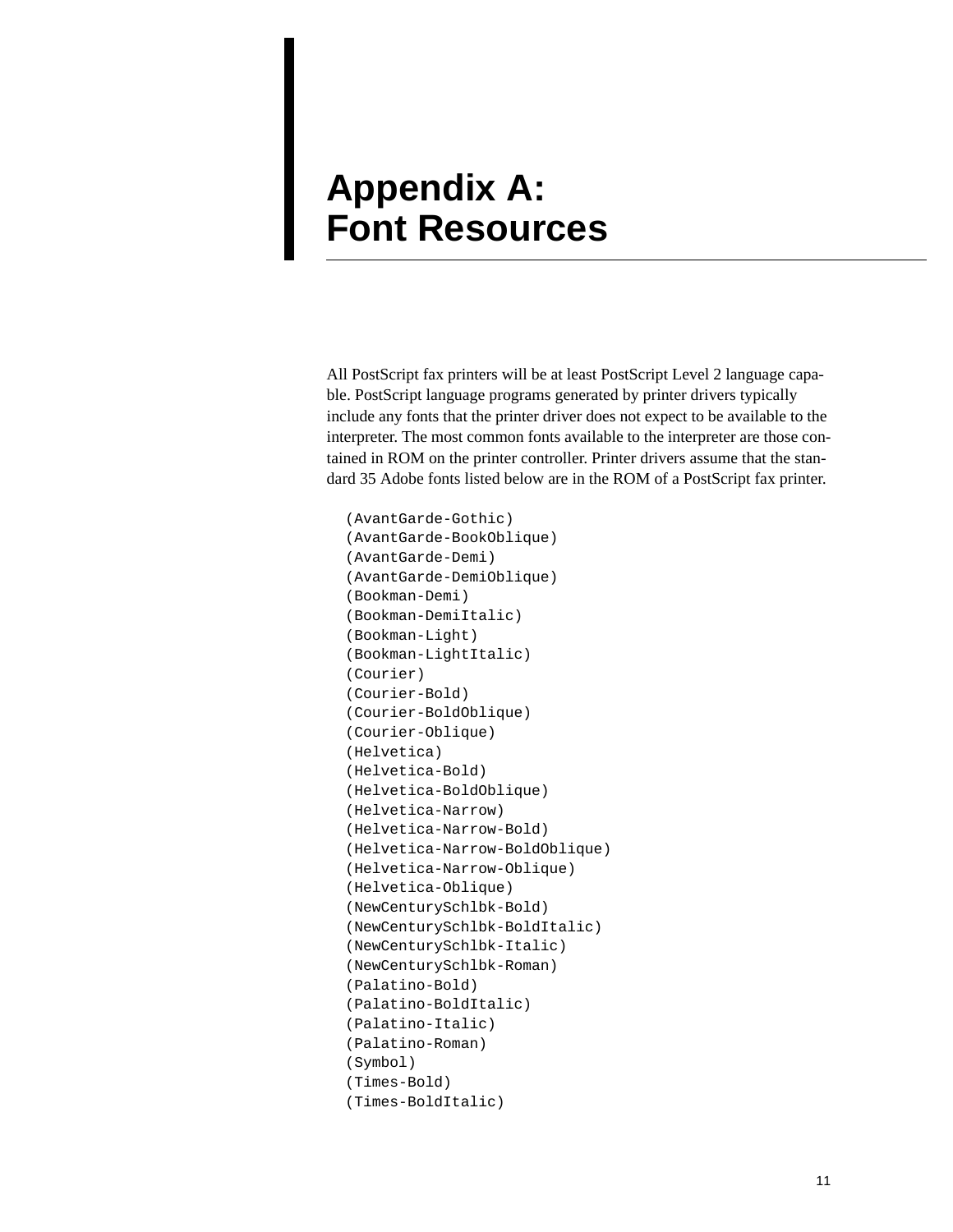```
(Times-Italic)
(Times-Roman)
(ZapfChancery-MediumItalic)
(ZapfDingbats)
```
There may indeed be additional fonts available to the PostScript interpreter, besides those in controller ROM. Fonts on a printer-attached hard disk are available to the interpreter, as are fonts that have been downloaded into printer memory. The PostScript printer driver will not include these fonts in the PostScript language file sent from computer to printer. If that printer then transmits the PostScript language file via the PSFT protocol to another Post-Script fax printer, the required fonts for the final print job may not be available to the receiving PostScript interpreter. The result will be font faulting, usually in the Courier font.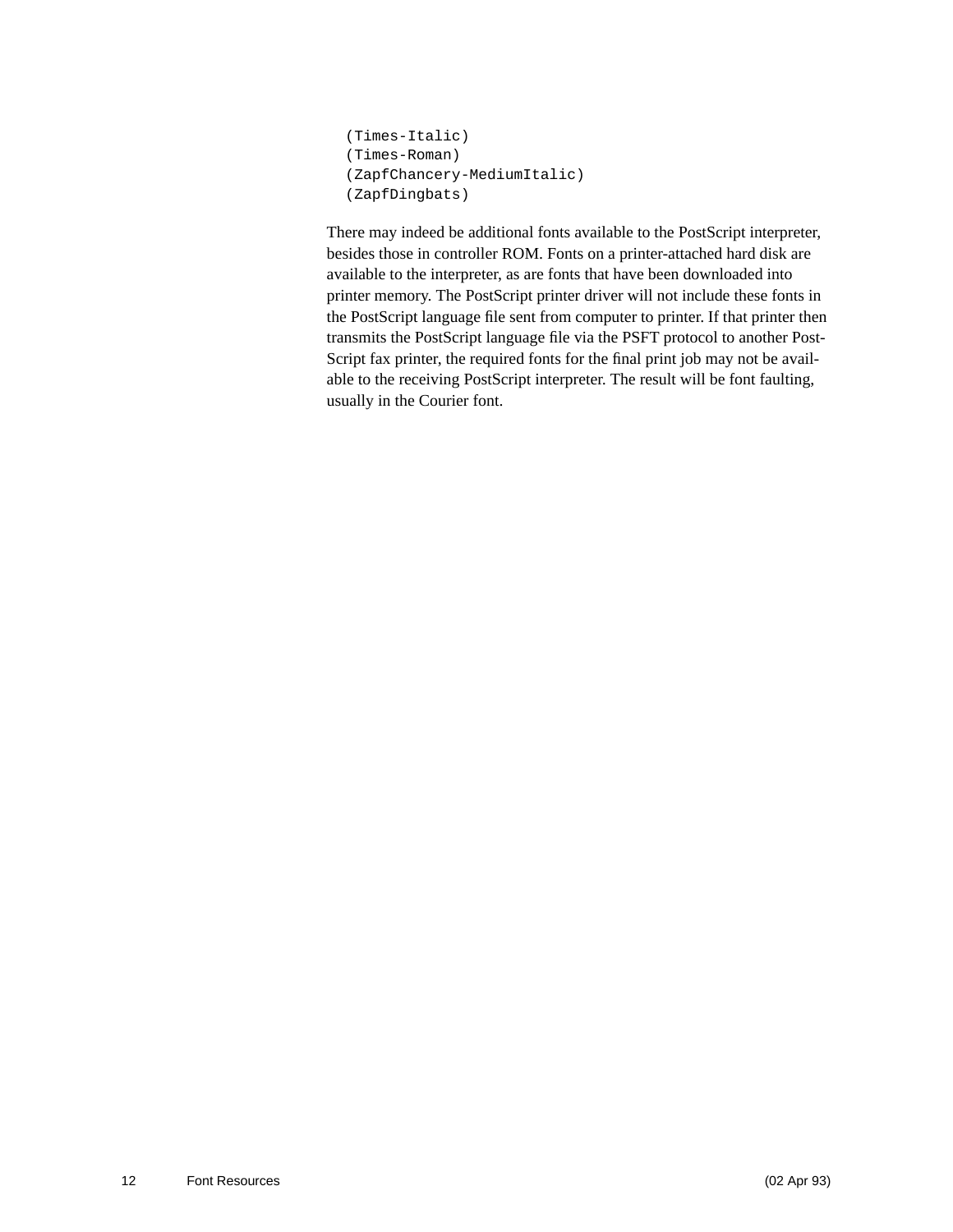# **Appendix B: Security Flow Chart**

The following diagram charts the flow of communication between a receiver and transmitter during the security check for a shared secret key. Acomplete description of the **ADOBE\_SECURITY** subframe (subframe type 5) is found in section 2.3.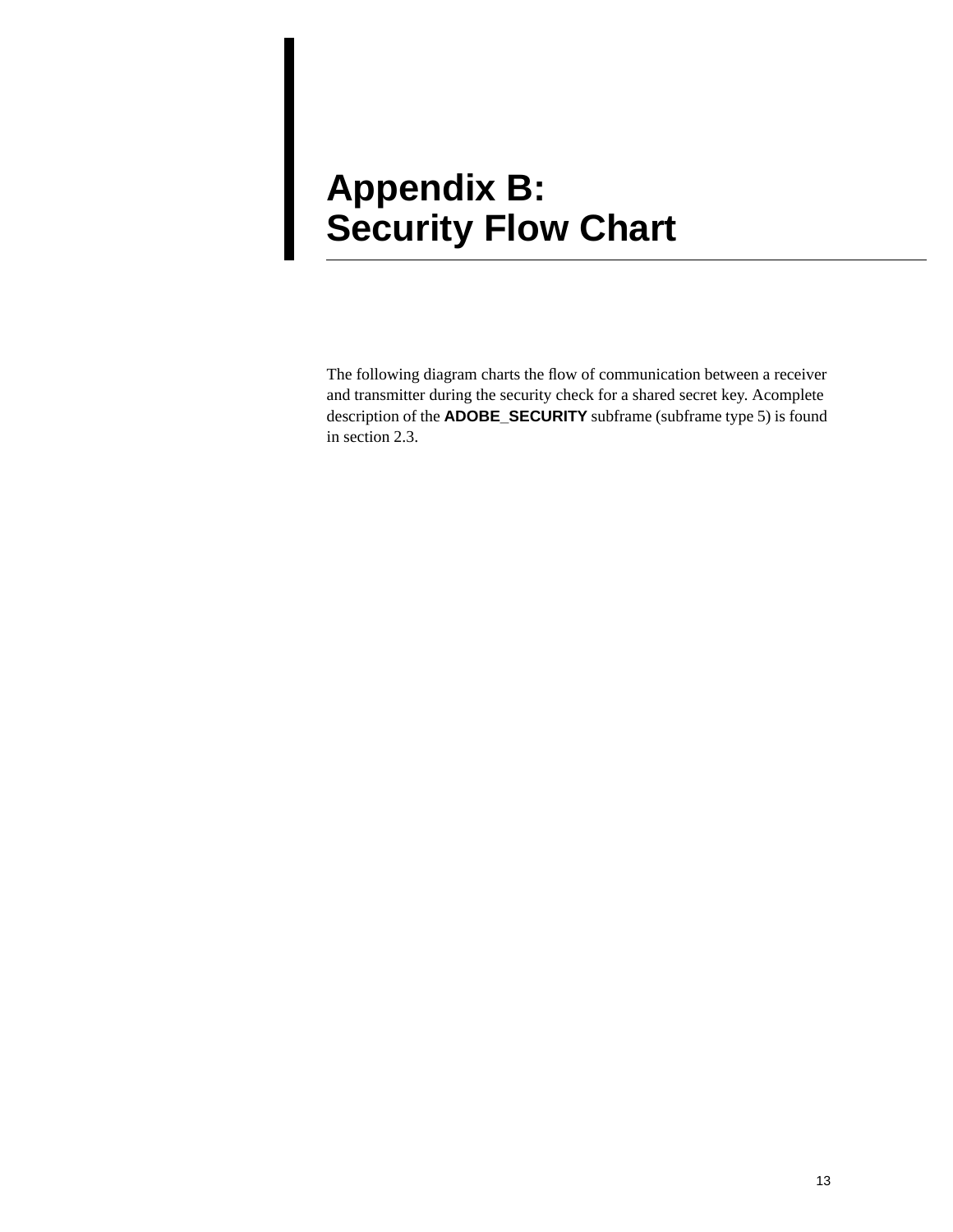